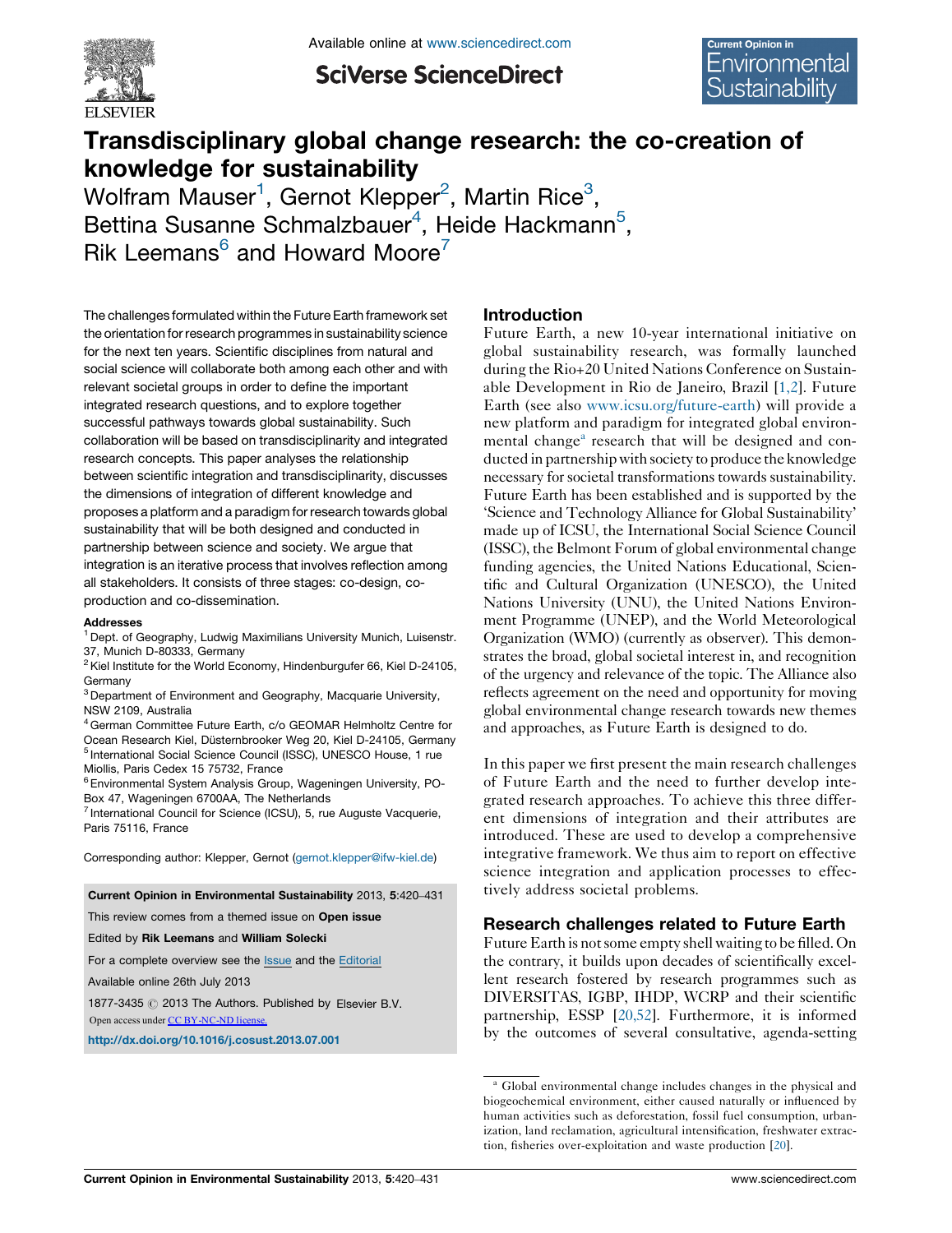#### <span id="page-1-0"></span>Box 1 Research issues addressed in the development of Future Earth as formulated in [\[3](#page-9-0)- ]:

Grand challenges:

- 1. Forecasting improve the usefulness of forecasts of future environmental conditions and their consequences for people.
- 2. Observing develop, enhance and integrate the observation systems needed to manage global and regional environmental change.
- 3. Confining determine how to anticipate, recognize, avoid and manage disruptive global environmental change.
- 4. Responding determine what institutional, economic and behavioural changes can enable effective steps towards global sustainability.
- 5. Innovating encourage innovation (coupled with sound mechanisms for evaluation) in developing technological, policy and social responses to achieve global sustainability.

Research challenge questions:

- I. How can humanity feed a growing world population within sustainable boundaries of the Earth system? How can governance be aligned with the opportunities for global sustainability?
- II. What risks is humanity taking in the Anthropocene, from negative implications on development to crossing tipping points with catastrophic implications for human societies?
- III. How can the world economy and available technologies be transformed to stimulate innovation processes that foster sustainable development?
- IV. In a rapidly urbanizing world, how can humanity design and sustain liveable and sustainable cities?
- V. How can humanity succeed in a rapid global transition to a low-carbon economy that secures energy access for all and preserves the remaining biodiversity on Earth?
- VI. How can societies adapt to the social and ecological consequences of warmer world, and what are the barriers, limits and opportunities in adaptation?
- VII. How can natural capital, ecosystem services, and environmental processes on Earth be shared in a fair way among all citizens in the world?
- VIII. What lifestyles, ethics and values are conducive to environmental stewardship and human wellbeing and how might these evolve to support a positive transition to global sustainability?
- IX. How does global environmental change affect poverty and development, and how can the world eradicate poverty and create rewarding livelihoods while achieving global sustainability?

activities undertaken by members of the Alliance. Many of these activities have helped to raise awareness among the scientific community of new approaches to the organization, design and conduct of global change research, and have identified research challenges and related research questions that Future Earth should tackle (see Box 1). One such activity was the two-year ICSU-ISSC Earth System Visioning process, which resulted in a report 'Grand Challenges for Earth System Sciences for Global Sustainability' [\[3](#page-9-0)<sup>°</sup>], a second was the Transition Team<sup>b</sup> of Future Earth itself.

These challenges and research questions indicate that future research efforts need to focus more directly on producing knowledge required to understand and diagnose the challenges that confront societies as a result of global change. $\degree$  The need for further scientific evidence should be guided by these societal challenges. In addition, the transition towards the sustainable use of the Earth's resources can only be reached through deliberate processes of transformation [\[4](#page-9-0)] which have to be managed creatively by societies on the basis of sound scientific knowledge.

The knowledge that should be produced through research activities to meet the research challenges formulated in Box 1 is obviously not only defined by the knowledge gaps as perceived by single scientific disciplines, but also by the priority which societies place on the sustainability challenge. It calls for new research strategies, with a strong focus on joint efforts by researchers from the natural, social and human sciences and engineering to contribute to the co-design of a global sustainable future.

At first glance it looks as if this new research strategy may convert global change research from primarily a science enterprise into an applied and even transdisciplinary (i.e. driven by stakeholders' needs) research endeavor<sup>d</sup> like energy system research, research on sustainable production systems, mobility research, or

 $<sup>b</sup>$  The Transition Team, a committee that is leading the initial design</sup> phase of the Future Earth initiative, is comprised of seventeen members from a wide range of disciplines and countries, and also includes exofficio members representing the main partners of the Science and Technology Alliance for Global Sustainability.<br><sup>c</sup> The analysis in the paper does not focus solely on global environ-

mental change, but on a broader range of global problems. Many of these are unrelated to environmental change; they have significant consequences for society but do not necessarily involve changes in the Earth system. Yet environmental change can aggravate such problems, and in some cases is already doing so. It is the complex interplay of environmental change, its global impacts and its embeddedness in social systems, that serve as the focal domain of the paper — and this is referred to simply as 'global change' in the rest of this paper.

 $\frac{d}{dx}$  Hirsch Hadorn et al. [\[10\]](#page-10-0) for instance distinguish between basic science, applied science and transdisciplinary science. Today also terms such as solution-oriented research  $[2,11]$  $[2,11]$  $[2,11]$  or actionable science  $[8,12]$  $[8,12]$  are used to describe this problem oriented branch of science in more detail.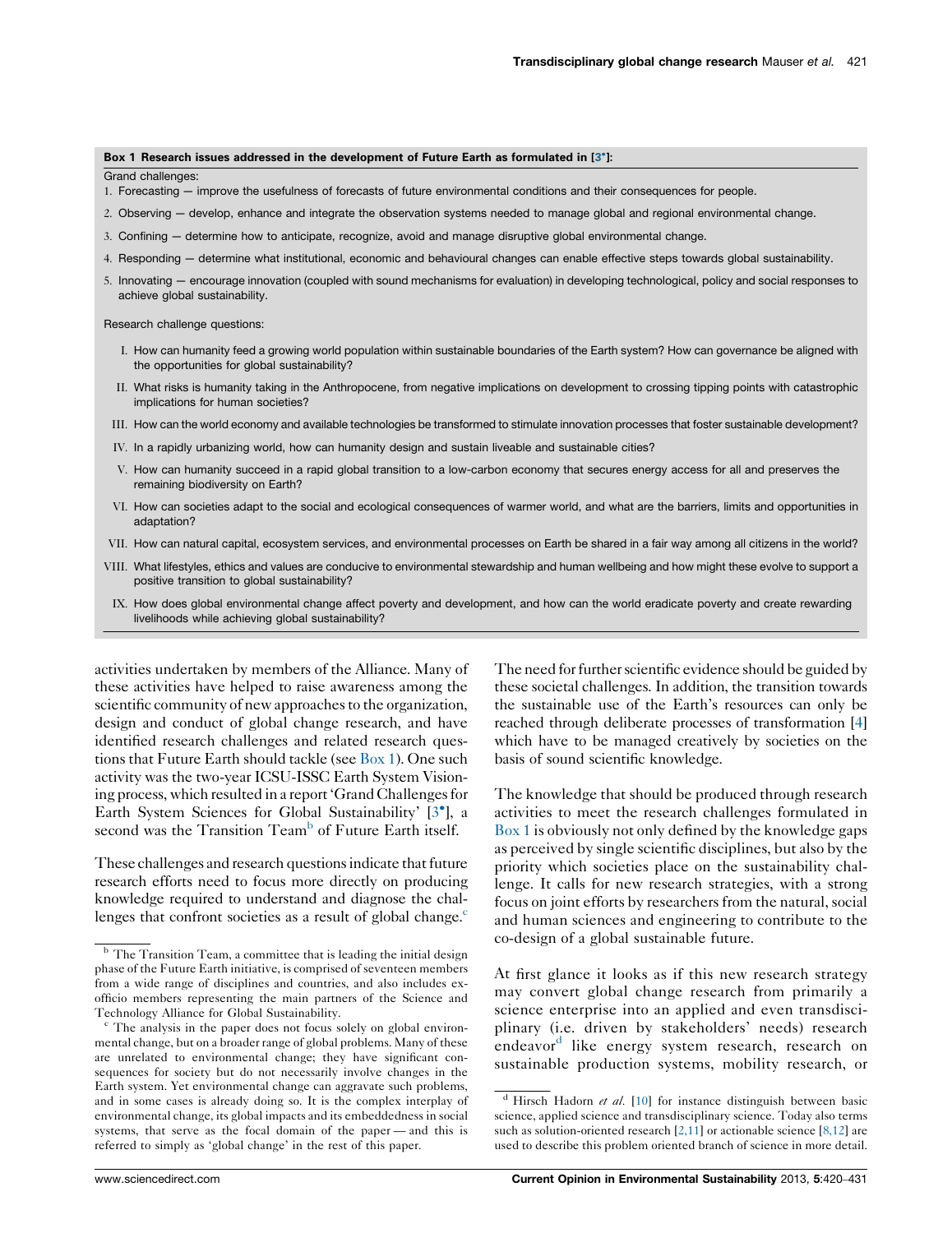research on food water and energy security. In applied and transdisciplinary research major questions are derived from societal needs whenever their established set of scientific methodologies will need to be supplemented by newly structured and prioritized approaches and processes. Their research results should assist societies to make informed decisions. Does this model of applied research also hold true for the research that is necessary in the context of Future Earth? If yes then for the upcoming decade researchers will face a clear shift from a business-as-usual basic science to transdisciplinary research approaches where — in addition to collaboration and integration across scientific fields research questions no longer emerge from science alone but in interaction with civil society, governments and other stakeholders.

# Integration of knowledge as a new challenge in Future Earth

The differentiation, specialization and fragmentation of science into disciplines over the last centuries have gone hand in hand with extraordinary progress both in the quantity and quality of knowledge produced. The accompanying self-dynamics of scientific progress with the division of labour and the emerging incentive systems strongly supported the trend for individual scientists or groups of scientists to invent their own languages, journals, career systems and curricula [[5\]](#page-9-0), and eventually to tailor their research questions according to their ability to cope with their own cultural, technological and/or organizational structures. Consequently, specifically tailored (discipline-based) scientific questions often do not address the grand societal challenges and are therefore of inadequate scope and scale for the challenges of Future Earth. On the one hand disciplines are good at providing essential knowledge, methods and tools [[6\]](#page-9-0). On the other hand, disciplinary approaches tend not to have the capability to handle complex challenges (e.g. climate change, public health, food and water insecurity) that demand cross-disciplinary collaboration [[7\]](#page-9-0). As a result, researchers within their scientific disciplines usually cannot adequately approach these grand research challenges of sustainability despite their being of outstanding importance to the society in which they live (and, if they start addressing these challenges, they will be 'disciplined' by their peers).

A central tenet of integrated research is researchers working on problems and in contexts of application and not in disciplines, stimulating discoveries and interactions between fields [[8,9](#page-9-0)]. There are many examples in the past where failure to integrate on the one hand resulted in inadequate knowledge [[53](#page-11-0)], while integration of different fields of knowledge resulted in valuable contributions of science to societal problems [[54](#page-11-0)]. For instance, eighteenth and nineteenth century botanists and chemists in Europe were not able to solve the prevailing societal and scientific challenge of conquering hunger. Only the introduction of agricultural universities across Europe during the second half of the nineteenth century provided the necessary organizational, technological and cultural platforms for science to tackle a grand societal research challenge — the prevalence of hunger in Europe — by integrating knowledge that was formerly too spread out among the disciplines to be utilized by a small group of specialized scientists. Besides innovative research, this also required excellent extension services and other links to societal needs.

The integration of research from different disciplines gathered traction during World War II because of the need for problem-focused, cross-disciplinary research to achieve political and military ends [[13\]](#page-10-0). The Manhattan Project and the early US Space Programme are considered informative examples of integrated research [\[9,14,15](#page-10-0)]. The impetus for integrated research continued over several decades after the war with the creation of new laboratories and institutes in nuclear science, radiology, biophysics, marine physics and atomic research [\[16,9\]](#page-10-0). Additional examples include Watson and Crick's discovery of the structure of DNA and its aftermath (benefitting from biology and physics) and the amalgamation of disciplines such as neurobiology, psychology and computer science which all led to the creation of cognitive sciences [[14\]](#page-10-0). These examples demonstrate the successes of integrated problem-oriented science (particularly collaborative research between natural sciences) but they can also demonstrate that societies or their parts have to play a more active role in the definition of research foci and topics and in collaboration with science.

Recognition of Earth as an integrated system [\[17,18,7\]](#page-10-0) drew attention to the need to integrate approaches from different disciplines to tackle scientific questions about the complex processes making up the Earth system. Examples include the quantification of the Antarctic ozone hole by atmospheric chemists and meteorologists and an improved understanding of the causes and consequences of acid rain through collaboration between atmospheric scientists and terrestrial ecologists [\[19,20](#page-10-0)]. At the same time, many results of integrated research provide important information for decision makers in society. For example, the 'Climate Change, Agriculture and Food Security' programme's 'Integration for Decision Making' research project provides an analytical and diagnostic framework, that is grounded in the policy environment, incorporates biophysical effects, quantifies uncertainty where possible, and ensures effective engagement of rural communities and institutional and policy stakeholders (see: ccafs.cgiar.org/our-work/researchthemes/integration-decision-making). Integrated global change research results also form the basis of high-impact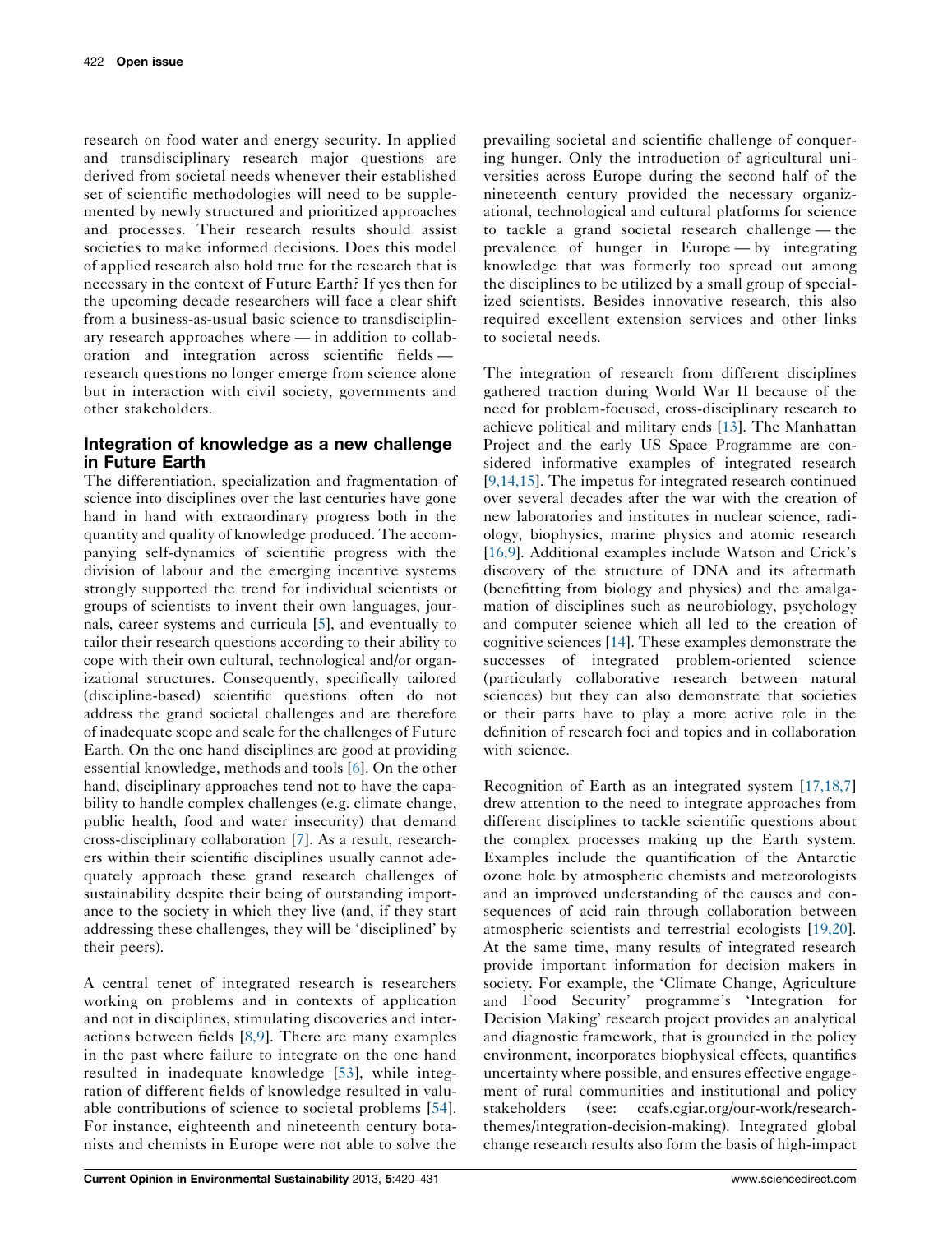international science-policy assessments such as the 'Millennium Ecosystem Assessment', the 'Intergovernmental Panel on Climate Change', 'The Economics of Ecosystems and Biodiversity' and the recently established 'Intergovernmental Platform on Biodiversity and Ecosystem Services'. These assessments predominantly rely on integrated research efforts and also serve societal needs (e.g. through their summaries for policy makers).

#### The knowledge production process

It appears self-evident that integration is essential when looking at Future Earth's research challenges. However, it seems equally clear that integration has to work against the gravity of established organizational, technological and cultural structures of today's science. In addition, integration across scientific disciplines has to consider the multiplicity of worldviews present in contemporary science [\[21](#page-10-0)<sup>°</sup>]: the reductionist and contextual views. In the reductionist view, gaining knowledge is achieved by focusing *only* on understanding the parts of the system. It is thus not useful to look at the interfaces and complex coupling between the entire system's components to understand the function and effect of the sum of its parts [\[22](#page-10-0)]. This worldview resulted in the extremely successful analytical approaches throughout science, and is largely the basis for the technological progress during the last centuries, for example, in pharmaceutical research, solidstate physics or genetics. Knowledge should — in the reductionists view — ultimately be put in a formal framework and thus be universally recognizable and to a large extent exchangeable across contexts. The focus is not on the preservation of the quality and diversity of knowledge, but on the flow and exchange of knowledge between agents, particularly between those embedded in the same scientific culture. Under this worldview, a general goal of integration would be to create interfaces between the scientific cultures and their languages, which would allow exchange and co-utilization of disciplinary knowledge.

An opposing worldview considers knowledge as being composed of different configurations and validated practices that emerge as a result of agents' learning within their natural and/or societal contexts. Thus knowledge is mostly what works in a particular context. Consequently, what is learned need not be transformed into a formal representation by using a specifically designed language; such a reduction would destroy the contextual meaning of the knowledge. In this worldview both social and natural science knowledge are interdependent and inseparable aspects of the same knowledge. The robustness of knowledge is validated by checking its impact on the considered socio-natural system of reference [[23\]](#page-10-0). Under this worldview, a general goal of integration would be to protect, promote, and whenever possible, incorporate the diversity of languages and forms of knowledge in ways

that become relevant for sustainability in particular contexts of application.

It seems clear that these two worldviews have very different implications with regard to integration during the process of knowledge production. In the Future Earth context this means that in essence integrated research requires a process that brings together the different worldviews with the aim of benefitting from both approaches. The predominantly reductionist approaches in the natural sciences need to be combined with the more contextual approaches of many social science methods. Any research activity addressing societal problems is likely to require a combination of reductionist theorizing and analysis with a reflection of the societal contexts in which the research is located. Finally, in societally relevant research, the gap between science as the active knowledge producer and society as the passive recipient in the knowledge production process will need to be replaced by a process of co-design and co-production of knowledge.

## Concepts of integration

Since everyone is free to define/refine research concepts, a plurality of integration concepts can be found in the literature. Transdisciplinarity, interdisciplinarity, multidisciplinarity, pluridisciplinary, crossdisciplinary and their mutual relationships, as well as their impact on how to actually do research, have been issues of intensive debate in general science and education [[6,15,23](#page-9-0)–  $25,26^{\bullet},27,28,29^{\bullet\bullet},30$  $25,26^{\bullet},27,28,29^{\bullet\bullet},30$  $25,26^{\bullet},27,28,29^{\bullet\bullet},30$  $25,26^{\bullet},27,28,29^{\bullet\bullet},30$ ] as well as in research on global change and sustainability [\[10,31](#page-10-0)-33,34\*\*[,35,36](#page-10-0)\*]. As a consequence, there does not exist a common language for defining the different approaches, and this leads to many misunderstandings and barriers to communication [\[25](#page-10-0)].

According to Tress et al. [\[25](#page-10-0)] the strength of integration varies across research concepts, from low (participatory, multidisciplinary) to fully integrated (interdisciplinary, transdisciplinary). Much of the literature stresses that transdisciplinarity, in comparison to interdisciplinarity, is also characterized by the involvement of non-academic actors in the research process (see [Figure](#page-4-0) 1). Nicolescu [[37](#page-10-0)] explains that the prefix 'trans' indicates '... [working] between the disciplines, across the different disciplines, and beyond all disciplines'. And Lang et al. [\[36](#page-10-0)<sup>°</sup>] defines transdisciplinarity as a reflexive principle '. . .aiming at the solution or transition of societal problems. . .by differentiating and integrating knowledge from various scientific and societal bodies of knowledge'. But as mentioned above, the views of experts are variable (mostly in detail). In this paper it is not our aim to discuss the numerous different views/definitions from a theoretical perspective. Instead, for understanding the ongoing academic discussion we would like to review briefly the positions of two experts from different communities on the subject of transdisciplinarity.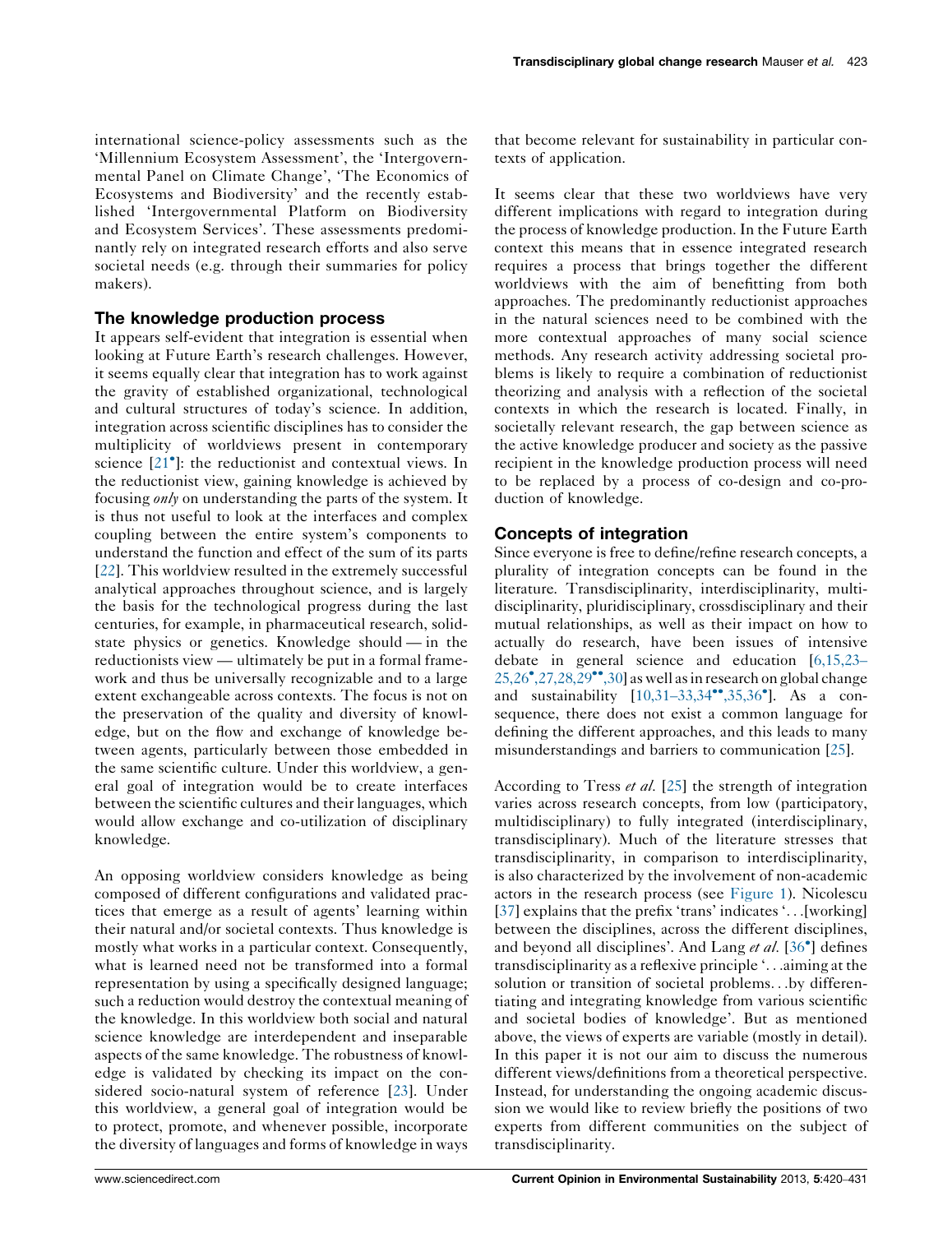<span id="page-4-0"></span>

Degrees of integration and stakeholder involvement in integrative and non-integrative approaches according to Tress et al. (2005) with kind permission from Springer Science+Business Media.

Attempts to fill transdisciplinarity with content date as far back as the 1970s when Erich Jantsch postulated that innovations in planning for society at large in a government–industry–university triangle should include a farreaching re-organization of higher education into an education–innovation system, because 'the classical singletrack and sequential problem solving approach itself becomes meaningless today' [[24\]](#page-10-0). Jantsch put forward the idea that knowledge creation should be organized and coordinated in hierarchical systems at four levels: purposive (meaning values), normative (social systems design), pragmatic (physical technology, natural ecology, social ecology) and empirical (physical inanimate world, physical animate world, human psychological world). This top-down coordination should follow horizontal principles within each level and vertical principles between levels and sub-levels. Transdisciplinarity, according to Jantsch, is reached at the ultimate level of coordination since 'the essential characteristic of a transdisciplinary approach is the coordination of activities at all levels of the education/innovation system towards a com-mon purpose.' [[24\]](#page-10-0). Mittelstrass [[29](#page-10-0)\*[,38\]](#page-10-0) has a more pragmatic and evolutionary view on transdisciplinarity when he contests that 'scientific cooperation in general means readiness to engage in cooperation in science, and interdisciplinarity normally means concrete cooperation with a finite duration, transdisciplinarity is intended to imply that cooperation will lead to an enduring and systematic scientific order that will change the outlook of subject matters and disciplines.' Transdisciplinarity in this context is 'a principle of research and science, one which becomes operative wherever it is impossible to define or attempt to solve problems within the boundaries of subjects or disciplines, or where one goes beyond such definitions'. It is consequently seen as a natural step in the development of scientific collaboration. For Mittelstrass it is nevertheless useful to distinguish between practical transdisciplinarity where science addresses sets of problems not intrinsic to science and theoretical transdisciplinarity that originates from more strictly scientific sets of problems.

He views for example ecological research as of the practical transdiscplinarity type. For him to solve scientific ecological problems collaboration and a 'wise and efficient coordination' of a broad range of disciplines from natural science and humanities is necessary, 'but not an extension or transformation of these disciplines'. Research on global change and sustainability in this sense is also of practical transdisciplinarity. It requires the collaboration of many disciplines, for instance physics, chemistry, biology, geography, sociology, psychology, economics, law, and/or ethics. They contribute with their specialized knowledge to the solution of these problems, 'and a wise and efficient coordination, but not an extension or transformation of these disciplines, is required'  $[29$ <sup>\*</sup>].

In both positions an overall need for coordination is seen as an integral part of transdisciplinarity. The difference in these two positions lies within the assumed nature of research coordination as a more top-down or bottom-up process. Although not mentioned by either author, it is the integration of the disciplinary contributions that is at the heart of transdisciplinarity, and which gives transdis-ciplinary coordination a direction. Mittelstrass [[29](#page-10-0)<sup>oo</sup>] claims in contrast to Jantsch [\[24](#page-10-0)] that transdisciplinarity is not trans-scientific; it retains subjects and disciplines, which have been constituted historically, and is solely meant to overcome the boundaries between them.

#### From theory to practice

Since the debate about different research approaches is still going on in science, there is no final conclusion about a 'correct' way to coordinate the sciences in an integrated or transdisciplinary manner. Nevertheless, the grand challenges of sustainability demand the development of pragmatic approaches to the integration and conduct of transdisciplinary research.

For integrated research to meet the needs of users more effectively, as well as to inform sustainable policy directions, it is therefore necessary to establish what integration means in a practical Future Earth context. This opens up several questions related to Future Earth: 'Will research undertaken within the framework of Future Earth be any different from what we commonly understand as being applied research?', 'Why should sustainability science not be considered just another branch of engineering?', 'What are the specific challenges for science with respect to the interactions between science and society that the Future Earth principles of co-design and co-production of knowledge emphasise?'.

The aforementioned theoretical discussions on what transdisciplinary coordination and integration mean for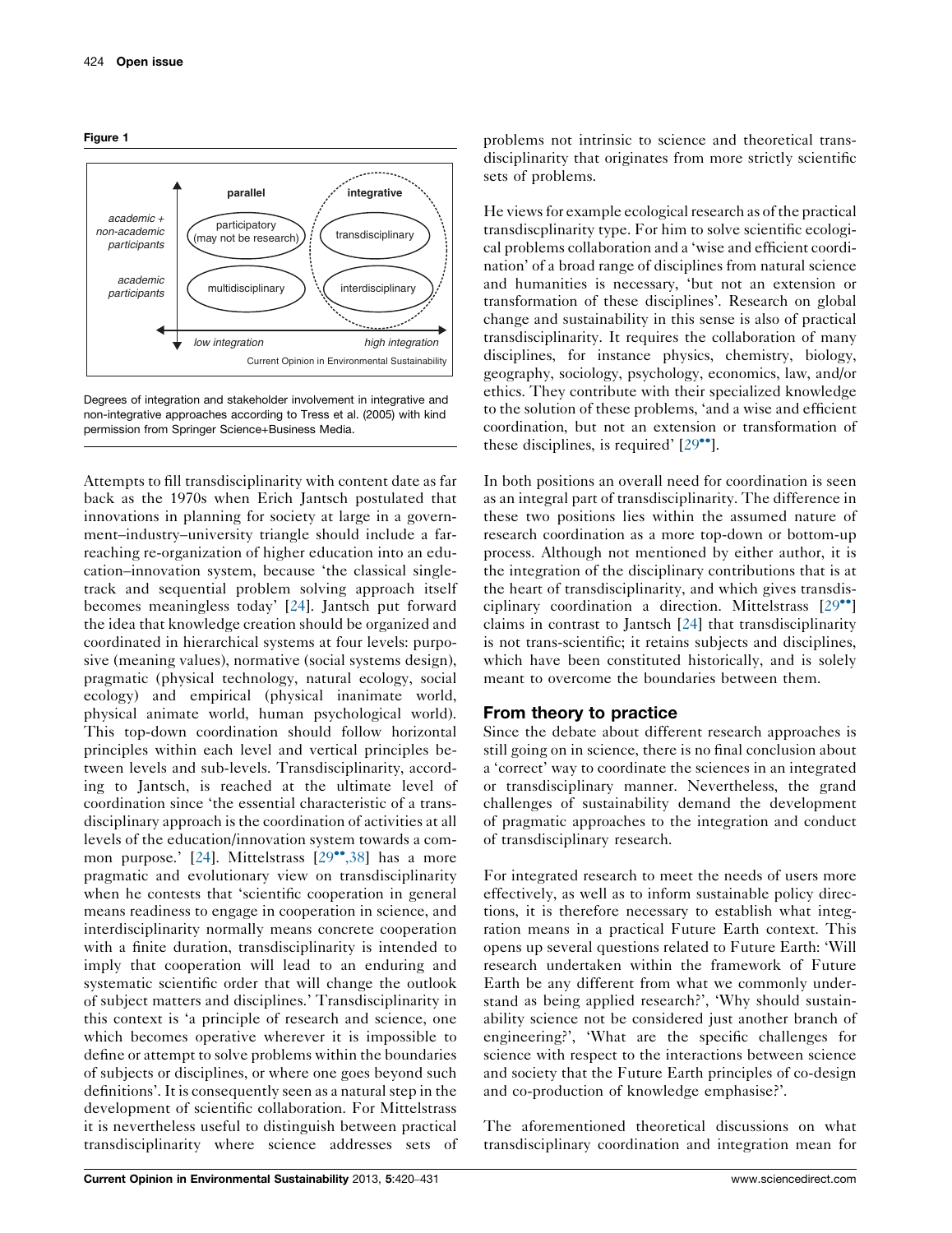practical research within Future Earth were condensed to the following key question:

'How would a new platform and paradigm for global change research look like, that will both be designed and conducted in partnership of science with society to produce the knowledge necessary for the societal transformation towards global sustainability?'

This formed the basis for the German National Committee on Global Change Research (NKGCF, [www.nkgcf.org\)](http://www.nkgcf.org/) to initiate, in cooperation with ESSP, ISSC and ICSU, a workshop on 'Integrated Global Change Research: Co-Designing Knowledge across Scientific Fields, National Borders, and User Groups'. The workshop was held on 7–9 March 2012 at the Berlin-Brandenburg Academy of Sciences (Berlin, Germany) and was sponsored by the German Research Foundation (DFG). The focus of the workshop – in which over 50 senior and mid-career scientists with long-term interdisciplinary and transdisciplinary experience, as well as stakeholders from different parts of the world participated – was to discuss and evaluate current examples of integrated research, to debate the notion of integration across different fields, national boundaries and user groups as a basis for the co-design of knowledge, and to identify the key components of efforts to take forward the successful co-design and co-production of knowledge of relevance to Future Earth. Building on workshop participants' insights, this paper illuminates useful processes of integration and describes the main practical challenges to, and opportunities of, the integration of knowledge.

#### The shift from business-as-usual science to a new research model in global sustainability

The societal challenges given in Future Earth (c.f. [Box](#page-1-0) 1) describe problems where the need to move from disciplinary approaches to integrated (interdisciplinary and transdisciplinary) approaches is both necessary and evi-dent. According to Lang et al. [[36](#page-10-0)<sup>°</sup>], key arguments for moving to such new types of research collaboration are:

- Research on complex sustainability problems requires input from various communities of knowledge (e.g. science, business and government). Since it is not clear from the beginning what knowledge from different disciplines and actor groups will be relevant in a given context, an open, integrated process involving insights from many potential actors is required;
- Solution-oriented research requires knowledge production beyond problem analysis and the provision of system understanding. Goals, norms and visions need to be included, as they provide guidance for transition and intervention strategies<sup>e</sup>;

- Collaborative efforts between researchers and nonacademic stakeholders promise to increase legitimacy, ownership and accountability for the problem, as well as for the solution options.

Despite sustained pleas for integrated research in global change and sustainability science [[18,39](#page-10-0)–43], integrated approaches have yet to be implemented in environmental science to the extent that Jantsch [\[24\]](#page-10-0) or Mittelstrass [[29](#page-10-0)\*\*[,38\]](#page-10-0) have proposed. We therefore considered it worthwhile to examine more closely integration and transdisciplinarity, which is a key element of integration. We also support the understanding that transdisciplinarity is a reflexive learning process that goes beyond interdisciplinary research and involves academics and non-academics (e.g. stakeholders, decision makers of policy, society and economy). This follows the view of several other authors, for example  $[10, 25, 36^{\circ}, 37, 44]$ .

From the practical perspective of what integration could be, we suggest — based on the discussions in the workshop — to distinguish between three different dimensions of integration (see Figure 2):

(a) Scientific dimension of integration: This addresses the integration of knowledge, concepts and methods from different scientific disciplines. Case studies of different approaches towards scientific integration (e.g. food systems, water security, climate change and land management) were presented and discussed,





The transdisciplinary Future Earth integration space as seen by the Berlin workshop (March 2012); scientific integration = integration across academic and social sciences, humanities and engineering) disciplines, international integration = integration from local to global and across nations and cultures and sectoral integration = integration across science and society.

<sup>e</sup> This is an example where the reductionist and contextual approaches to scientific inquiry need to come together.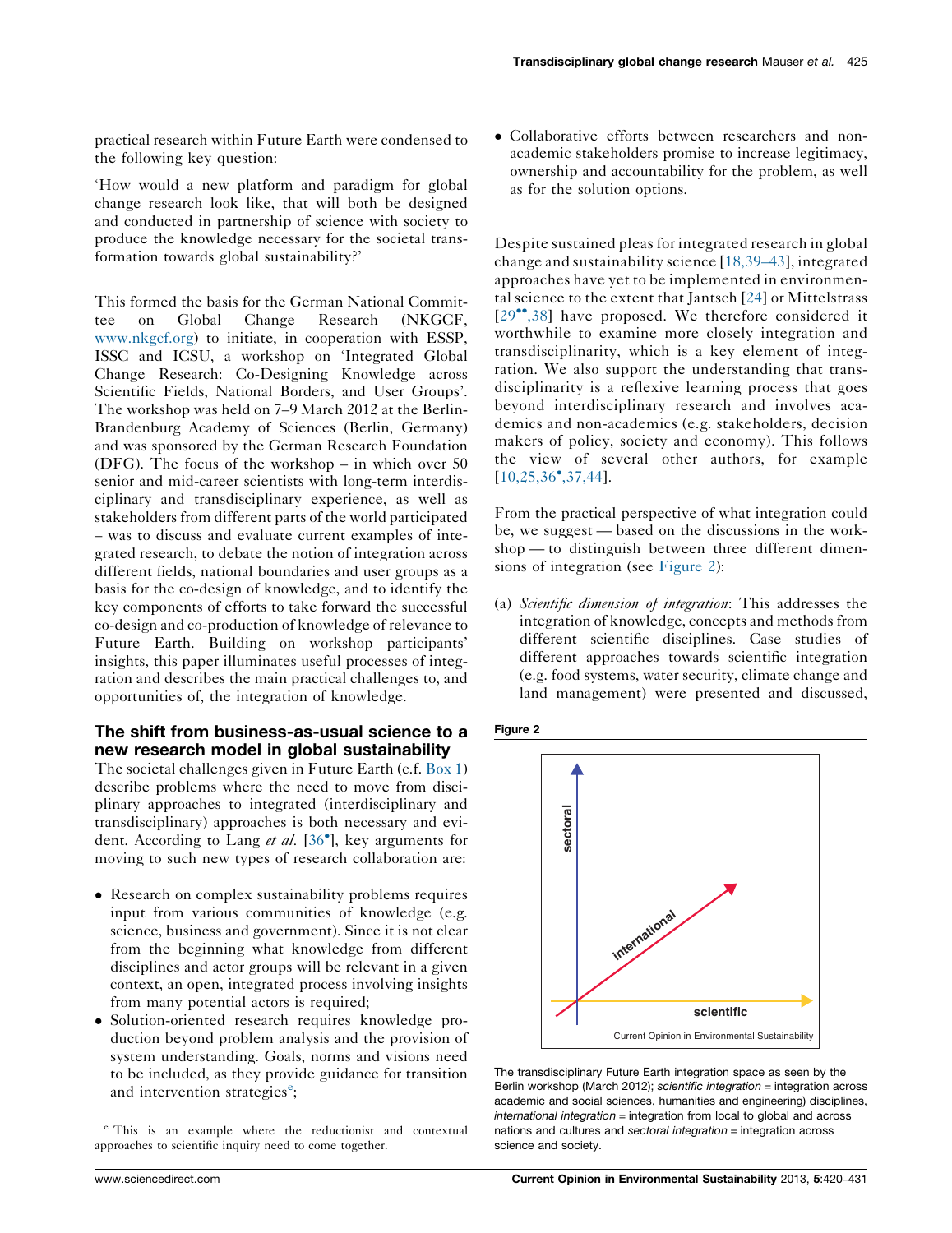along with experiences gathered from integrated research projects [\[45](#page-10-0)–50]. Workshop participants indicated that scientific integration can either be organized by: (I) developing a common mission, (II) developing a common conceptual framework and language, (III) considering cross-cutting issues, or (IV) combining methodological approaches. Integration can operate at least in three different modes: additive (e.g. a cost benefit analysis of a certain climate policy option), combinatory (e.g. representative climate projections and socio-economic scenarios), or systemic (e.g. Earth system models with complex feedbacks).

Regarding coordination of scientific integration, four points were identified, which need to be addressed in a systematic manner:

- i. How to integrate across scientific disciplines in a consistent way? The three modes of scientific integration do not ensure that the integrated entities fit in their data, assumptions and understanding, and that comparing apples with pears is avoided. There is a general lack of systemic approaches that are designed to identify inconsistencies in integration. And there is a lack of communication among representatives of the different approaches.
- ii. Scientific integration versus scientific autonomy of disciplinary research. Research results from participating disciplines form the basis on which to integrate. To what extent do the interdependencies established through integration between the participating disciplines dictate their research topics and how can the two worlds (i.e. integrated and specialist) co-exist?
- iii. How can the necessary critical reflexivity on boundaries of science and knowledge be organized between disciplines? Integration creates interfaces between the participating disciplines and with the outside, non-scientific world. The criteria of where and how and with which contents to establish these interfaces is still an open question.
- iv. How can we develop new concepts, processes and common scientific languages? The case studies demonstrate the importance of communication between the participating scientific disciplines and stakeholders for successful integration. It is not yet clear which concepts and processes are most suitable to support communication and what the properties of integration languages should be.
- (b) International dimension of integration: This dimension addresses the world-wide character that international research initiatives like Future Earth seek to promote, the local-national-regional character of sustainable solutions and the need to include all relevant knowledge from epistemic communities across countries, regions, cultures and societies.

Sustainable development and global change are common scientific challenges that bring together people with very different values and worldviews to cooperate in research [\[51](#page-11-0)]. The exploration of suitable institutional, economic and behavioural changes towards global sustainability will lead to solutions that are highly dependent on, and tailored to, local, national and regional cultural, economic and natural contexts. Integration of research questions, from the local to the global and back, means considering the other scales when carrying out research on the one scale (be it local, national, regional or global). This ensures that differences in cultures, interdependencies between regions and institutional dependencies are adequately (i.e. in an equitable fashion) taken into account.

Regarding international integration five critical points have been identified by the workshop participants:

- i. How to best solve the problem of fit? International integration should fit the scale of the social–ecological problem and challenge to be addressed. The region and scale for international research integration (local– national–regional–global) should depend on the problem to be addressed.
- ii. How to ensure that basic research principles and standards are met?
- a. The universality principle: people should have a right to have equal access and means to agenda setting, data, methodologies and results.
- b. Universal standards of quality of science (e.g. transparency, replicability, excellence and data quality) while respecting the possibility to frame the problems to be addressed differently and bringing different conceptual and methodological tools to bear on those problems.
- c. Diversity in the research and knowledge systems and language should be preserved and respected.
- iii. How to reduce the strong asymmetries in research capacities, money and power among the international partners from the developing and developed worlds?
- iv. How to identify best solutions from different regions through the benchmarking of best practices; how to exchange, replicate, adapt and integrate methodologies of research developed under different national/regional contexts?
- v. How to best integrate for collection and common use of environmental and societal data from different regions of the World?
- (c) Sectoral dimension of integration: This dimension addresses the co-design and co-production of knowledge between actors from the state, knowledge institutions, market and civil society sectors so as to achieve a mutual understanding of the kinds of research questions that need to be addressed and the ways of doing so. The purpose of sectoral integration is to ensure that, through joint, reciprocal framing,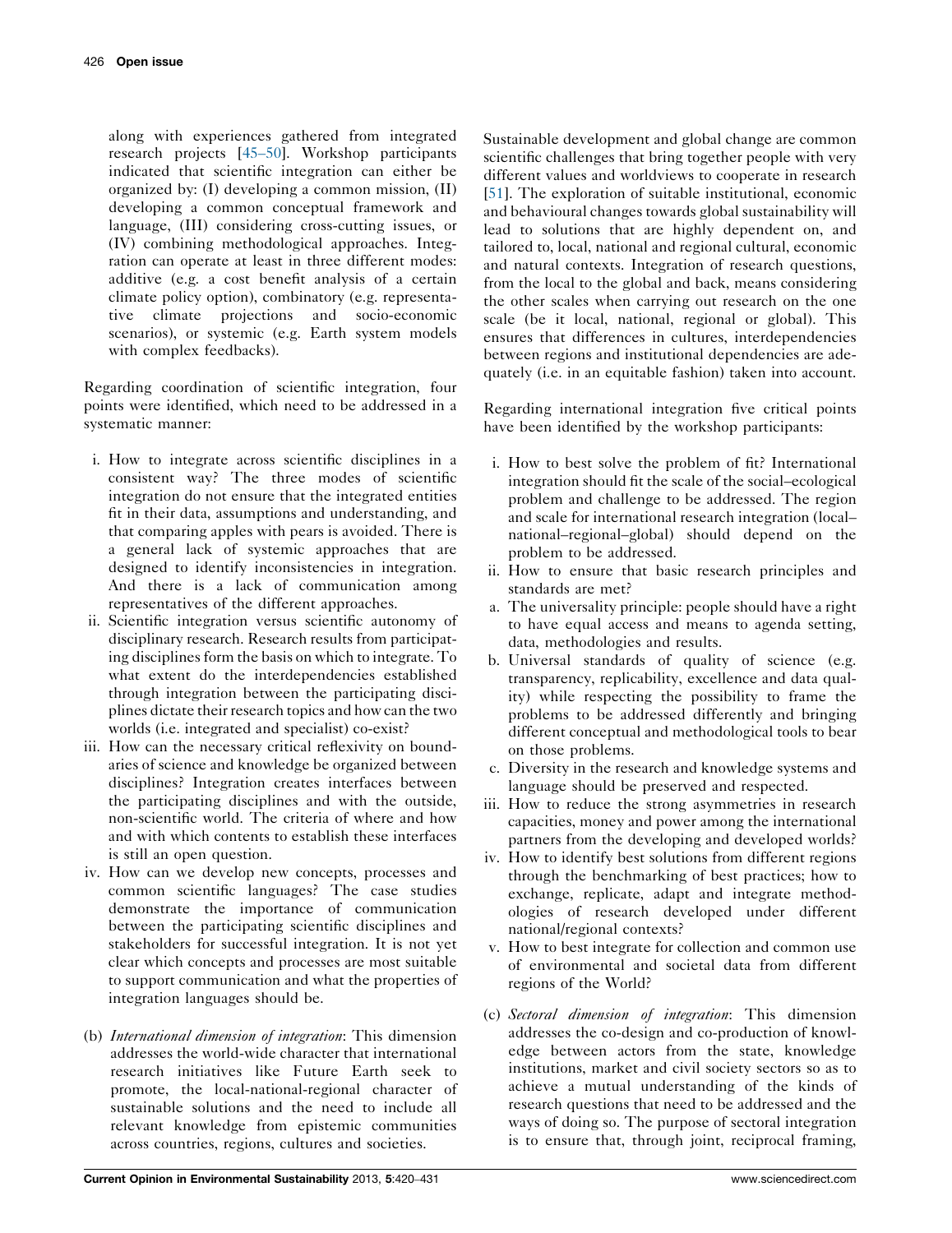<span id="page-7-0"></span>design, execution and application of research, science and societies approach the transformations towards sustainability in a structured and knowledge-driven way. The integration of stakeholders and decision makers, who were formerly distant to the process of scientific agenda-setting and knowledge creation into these processes, both enhances mutual understanding and mutual responsibility. No definitive blueprint exists yet for this dimension of integration; it comprises new forms of learning and problem-solving action of different parts of society and academia that have not traditionally been in close contact.

Regarding sectoral integration, three critical aspects were identified by the workshop participants:

- i. How can communication between the different actors from state, knowledge institutions, market and civil society sectors be best organized to become effective? The common difficulty of communication among scientists from different disciplines takes on a further dimension when it is joined by discussion on the same topic with stakeholders from different societal sectors. Therefore, it is not clear how to embed such discussions and how to establish a common knowledge platform for the partners.
- ii. How to define sectors and relevant actors in each context according to the research issue identified? No

mechanisms are available to decide in a non-exclusive way which sector should participate in the definition and solution of a research issue.

iii. How to best translate results from research into knowledge that is useful to society, and how to best translate societal needs for knowledge into science questions and operational research programmes? A number of initiatives have been started or are in the process of design, such as the Climate Service Center (CSC) in Germany [\(www.climate-service-center.de](http://www.climate-service-center.de/)) or the climate services envisaged by the WCRP [\(www.wcrp-climate.org](http://www.wcrp-climate.org/)). It will remain to be seen whether these attempts will be capable of providing an appropriate platform for fruitful, integrated communication between science and society.

All three dimensions need to be realized if a successful transdisciplinary global change research system is to be implemented. Furthermore, these three dimensions of integration build the basis for the proposed model of cocreation of knowledge within the Future Earth process.

#### Co-creation of knowledge

We propose a framework for integration (Figure 3) within the Future Earth context. The process of co-creation of knowledge — as it was developed during the workshop — consists of three fundamental steps throughout which both academia and stakeholders are involved to



Framework for interdisciplinary and transdisciplinary co-creation of the knowledge castle.

Figure 3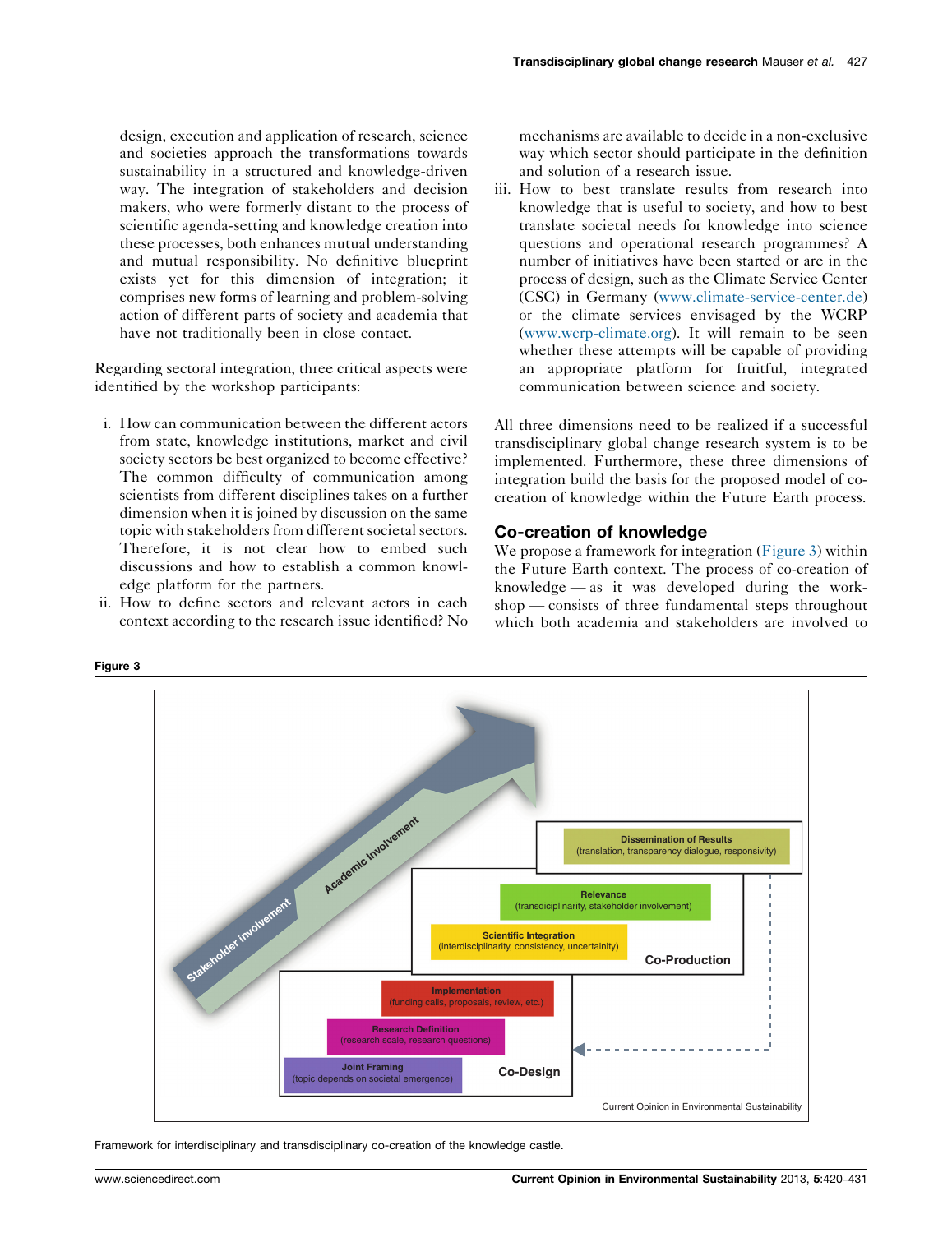varying degrees: co-design, co-production and co-dissemination. During these consecutive steps the three dimensions of integration are of varying importance to the overall knowledge creation process.

It starts with the *co-design of the research* agenda through sectoral integration between stakeholders and decision makers from the relevant societal sectors and science to develop a viable research issue to the point at which it can be handed over to the broader scientific community. The process of co-design starts with the joint framing of sustainability challenges faced by society. The next step concerns the translation of the sustainability challenge into a definition of the required knowledge that needs to be offered through research. Important issues are the scale, both spatial and temporal, of the required research and the necessary depth of international and scientific integration. In the process of research definition, the research questions are portioned into manageable research projects. This step leads to research management procedures like research funding calls, proposals and reviews, which are either well established or which have to be tailored to the specific integrated project by the funding agencies. During the co-design phase stakeholders and academic participants work in a coordinated, integrated way to best establish a common understanding of the research goals, to identify the relevant disciplines, participants and the scientific integration steps necessary to approach the topic, and to agree on the roles the different groups have in advancing towards the research goals.

The second *step* consists of the *co-production of knowledge*. Here, the transdisciplinary focus is on scientific integration. During this phase integrated research is conducted as a continuous exchange among the participating scientists and with the stakeholders. Scientific integration takes care of proper interdisciplinary approaches and interfaces, which ensure consistency of the research process across the participating disciplines and also deal with questions of the uncertainty of the results. Scientific integration also ensures that the necessary disciplinary research questions are derived from the overall needs of the project and then researched by the respective discipline, and that the scientific quality is maintained in the research process. Finally, dialogue between stakeholders and scientists ensures the exchange and interaction of their respective knowledge and thereby ensures the societal relevance of the research

The last step consists of the co-*dissemination of the results* among the different societal groups. This includes publication of the acquired knowledge also in accessible language, translation of the results into comprehensible and usable information for the different stakeholders, and an open discussion on the valuation, applicability and relevance of the results among groups of conflicting interests. This open discussion of the results and the consequential actions taken by society towards reaching the goal of sustainability leads to new research questions, which will then jointly be framed, which initiates a new transdisciplinary research cycle. [Figure](#page-7-0) 3 demonstrates that integration is an iterative process that involves ongoing reflection among all participants.

# Conclusions and the way forward

Carrying out research that will fulfil the ambitions of Future Earth means committing to do science together with society: in other words, to commit to transdisciplinary and thus integrated processes of co-designing research agendas and to co-producing knowledge with researchers, decision makers and stakeholders for addressing challenges for global sustainability and developing possible solutions. Integrated research provides a better understanding of the multiple drivers, interdependencies and complexities of global sustainability challenges. It provides knowledge that is better able to contribute to the development of robust policy solutions and their effective, equitable implementation.

Integrated research works across scientific disciplines, across regions and across societal groups. It is problemoriented, driven by contexts of application, and starts with the joint framing of research topics and questions. It requires the involvement of researchers, stakeholders and decision makers throughout the entire research process, from co-design through co-production to effective delivery, and thus demands clarity about the roles and responsibilities of those involved.

Integration upholds scientific integrity in reflexive learning processes that bring together different actors and knowledge practices. It builds on, and supplements, traditional processes of disciplinary research.

Co-production of knowledge in global change research changes the way research is done and needs new methods and concepts. It requires appropriate communication tools, institutional arrangements, and tailored funding possibilities. In this it can draw on other experiences, such as those mentioned earlier (e.g. the Manhattan Project and CCAFS).

Successful integration calls for critical reflection at all levels — among researchers, funders, and science policy makers — on the role of science in global sustainability, and on the practices of research and research management that will be needed to make this new type of relationship between science and society come to life.

We tackled the question of integration of knowledge and to begin a process of reaching a new international consensus on, and commitment to, integrated sustainability research. From the science perspective, involving funders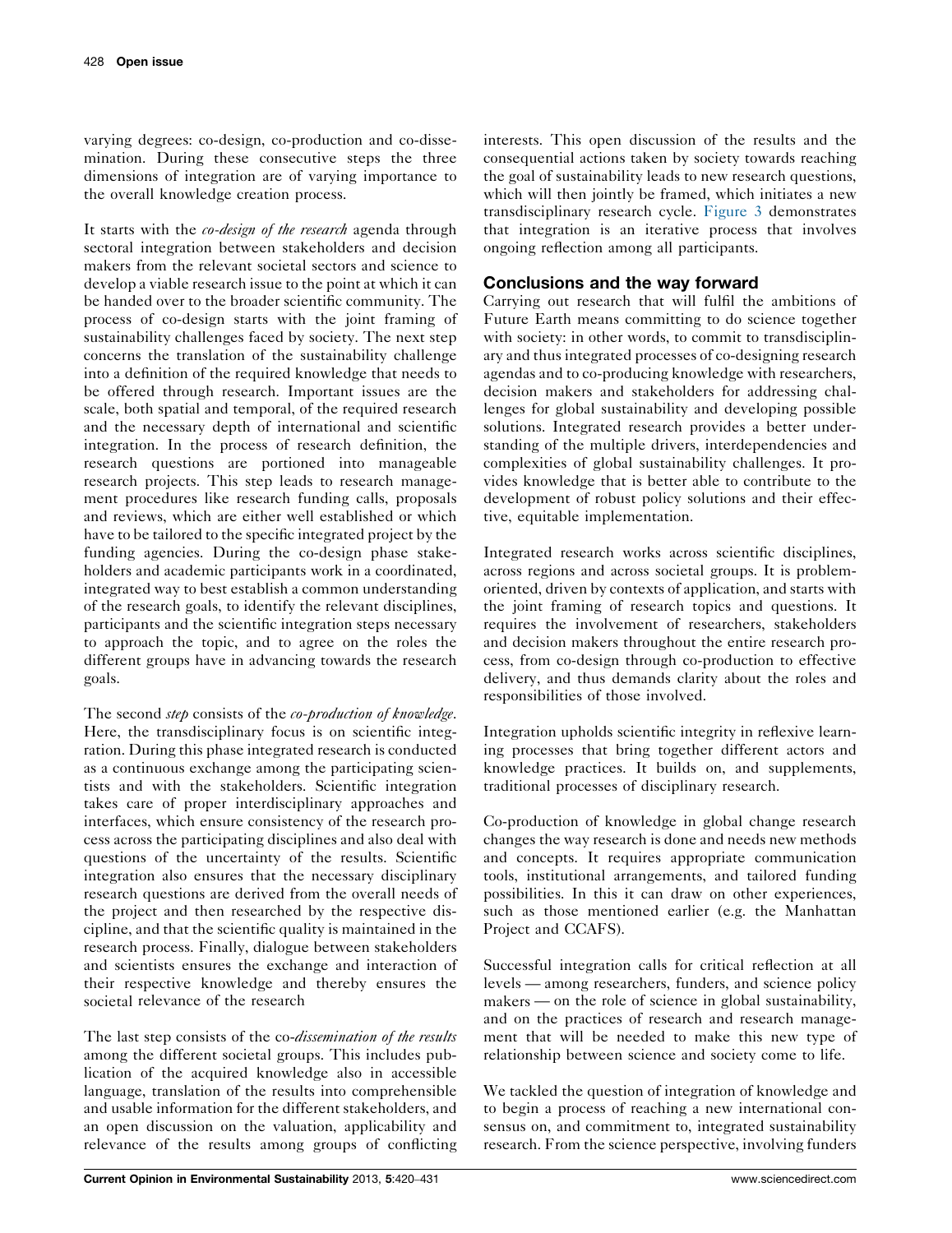<span id="page-9-0"></span>and science policy makers presents challenges as well as great opportunities for providing the necessary institutional framework. The challenges, that must be met, involve:

- Develop new processes and skills: Integration requires strong process-oriented skills (inter-personal, communication and facilitation), as well as organizational and managerial competencies, that are not always available and may require professional support or training. Educational institutions as well as funding agencies will play an important role in this.
- $\bullet$  Deal with inertia to change: Integration also requires critical reflection on the role of science in global sustainability and on the limitations of doing businessas-usual research. This, in turn, requires an openness to change. Neither process is necessarily easy or comfortable for those involved.
- Clarify roles, responsibilities and rules of engagement: Integration is research coordination, which spans the entire research process. Different actors will have different levels and forms of involvement in different parts of the process. This requires clarity about roles and responsibilities, about who makes decisions when, and about how to appropriately safeguard scientific integrity and relevant standards of quality.
- Establish integrated institutions: The disciplinarybased practices and structures of existing educational and research systems are not conducive to integrated efforts, and will need to be supplemented with new, integrated structures.
- Develop support systems: The same is true for typical academic reward and career advancement systems, as well funding mechanisms — including selection and evaluation procedures. Integration calls for a critical review of such systems.
- Remove persistent inequalities: In terms of access to power and resources, as well as research capacities, the world of science is plagued by persistent inequalities that pose a fundamental challenge to the deeper levels of collaboration that integration calls for.

To adequately approach these challenges of co-design, co-production and co-dissemination of knowledge, the following requirements are necessary from the outset:

- (i) the design and implementation of new support and management structures,
- (ii) the development of a diversity of skills for managing integration processes, including the necessary reward structures, and
- (iii) adjustments to funding mechanisms, including selection and evaluation procedures.

Future Earth provides major opportunities for advanced sustainability research by providing both the necessary international institutional structure and the platform for

defining a research agenda for the next decade of research. The Berlin Workshop has clearly shown that the challenge of integrated research requires a focus on a number of additional aspects. Integration will not happen by itself but needs active support and organizational adjustments in the research process. Future Earth is now in a unique and powerful position to: firstly, promote critical reflection on what kind of science we want for what kind of world; secondly, provide a platform for discussions about the implications of promoting the co-design and co-production of knowledge for global sustainability; thirdly, suggest the introduction of appropriate research management processes and structures, as well as funding modalities and other support systems, to make integrated research across scientific fields, national borders and user groups a reality; and fourthly, work with members of the International Science and Technology Alliance for Global Sustainability that established Future Earth to build a sound, practical understanding of Future Earth processes in broader systems of research at national, regional and international levels.

#### Acknowledgements

The authors would like to thank the Deutsche Forschungsgemeinschaft (German Research Foundation, DFG) for funding the workshop 'Integrated Global Change Research: Co-Designing Knowledge across Scientific Fields, National Borders, and User Groups' and workshop participants for contributing to a greater understanding of integration and the challenges and opportunities of transdisciplinarity described in this paper.

#### References and recommended reading

Papers of particular interest, published within the period of review, have been highlighted as:

- of special interest
- •• of outstanding interest
- 1. ICSU: Science and Technology Forum. 2012 [http://www.icsu.org/](http://www.icsu.org/news-centre/rio20/science-and-technology-forum) [news-centre/rio20/science-and-technology-forum](http://www.icsu.org/news-centre/rio20/science-and-technology-forum).
- 2. ICSU: Future Earth Research for Global Sustainability. Draft Research Framework. 2012:. Available online: [http://](http://www.icsu.org/future-earth/whats-new/events/documents/draft-research-framework) [www.icsu.org/future-earth/whats-new/events/documents/draft](http://www.icsu.org/future-earth/whats-new/events/documents/draft-research-framework)[research-framework](http://www.icsu.org/future-earth/whats-new/events/documents/draft-research-framework) (22.11.12).
- 3. Reid WV, Chen D, Goldfarb L, [Hackmann](http://refhub.elsevier.com/S1877-3435(13)00080-8/sbref0015) H, Lee YT, Mokhele K,
- -Ostrom E, Raivio K, Rockström J, [Schellnhuber](http://refhub.elsevier.com/S1877-3435(13)00080-8/sbref0015) HJ et al.: Earth system science for global [sustainability:](http://refhub.elsevier.com/S1877-3435(13)00080-8/sbref0015) grand challenges.<br>Science 2010, 330[:916-917.](http://refhub.elsevier.com/S1877-3435(13)00080-8/sbref0015)

The authors introduce the grand challenges of sustainability and point out the need for action at several levels.

- 4. O'Brien K: Global [environmental](http://refhub.elsevier.com/S1877-3435(13)00080-8/sbref0020) change II: From adaptation to deliberate [transformation](http://refhub.elsevier.com/S1877-3435(13)00080-8/sbref0020). Prog Hum Geogr 2012, 36: [667-677.](http://refhub.elsevier.com/S1877-3435(13)00080-8/sbref0020)
- 5. Szostak R: How and why to teach [interdisciplinary](http://refhub.elsevier.com/S1877-3435(13)00080-8/sbref0025) research [practice](http://refhub.elsevier.com/S1877-3435(13)00080-8/sbref0025). J Res Pract 2007, 3:M17.
- 6. Klein JT: Evaluation of interdisciplinary and transdisciplinary research: a literature review. Am J Prev Med 2008 [http://](http://dx.doi.org/10.1016/j.amepre.2008.05.010) [dx.doi.org/10.1016/j.amepre.2008.05.010](http://dx.doi.org/10.1016/j.amepre.2008.05.010).
- 7. Steffen W, [Sanderson](http://refhub.elsevier.com/S1877-3435(13)00080-8/sbref0035) RA, Tyson PD, Jäger J, Matson PA, Moore B III, Oldfield F, Richardson K, [Schellnhuber](http://refhub.elsevier.com/S1877-3435(13)00080-8/sbref0035) H-J, Turner BL, Wasson RJ: Global Change and the Earth [System:](http://refhub.elsevier.com/S1877-3435(13)00080-8/sbref0035) a Planet under Pressure. The IGBP Series. New York: [Springer-Verlag;](http://refhub.elsevier.com/S1877-3435(13)00080-8/sbref0035) 2004,
- 8. Palmer MA, Arensburger P, Martin AP, Denman DW: [Disturbance](http://refhub.elsevier.com/S1877-3435(13)00080-8/sbref0040) and [patch-specific](http://refhub.elsevier.com/S1877-3435(13)00080-8/sbref0040) responses: the interactive effects of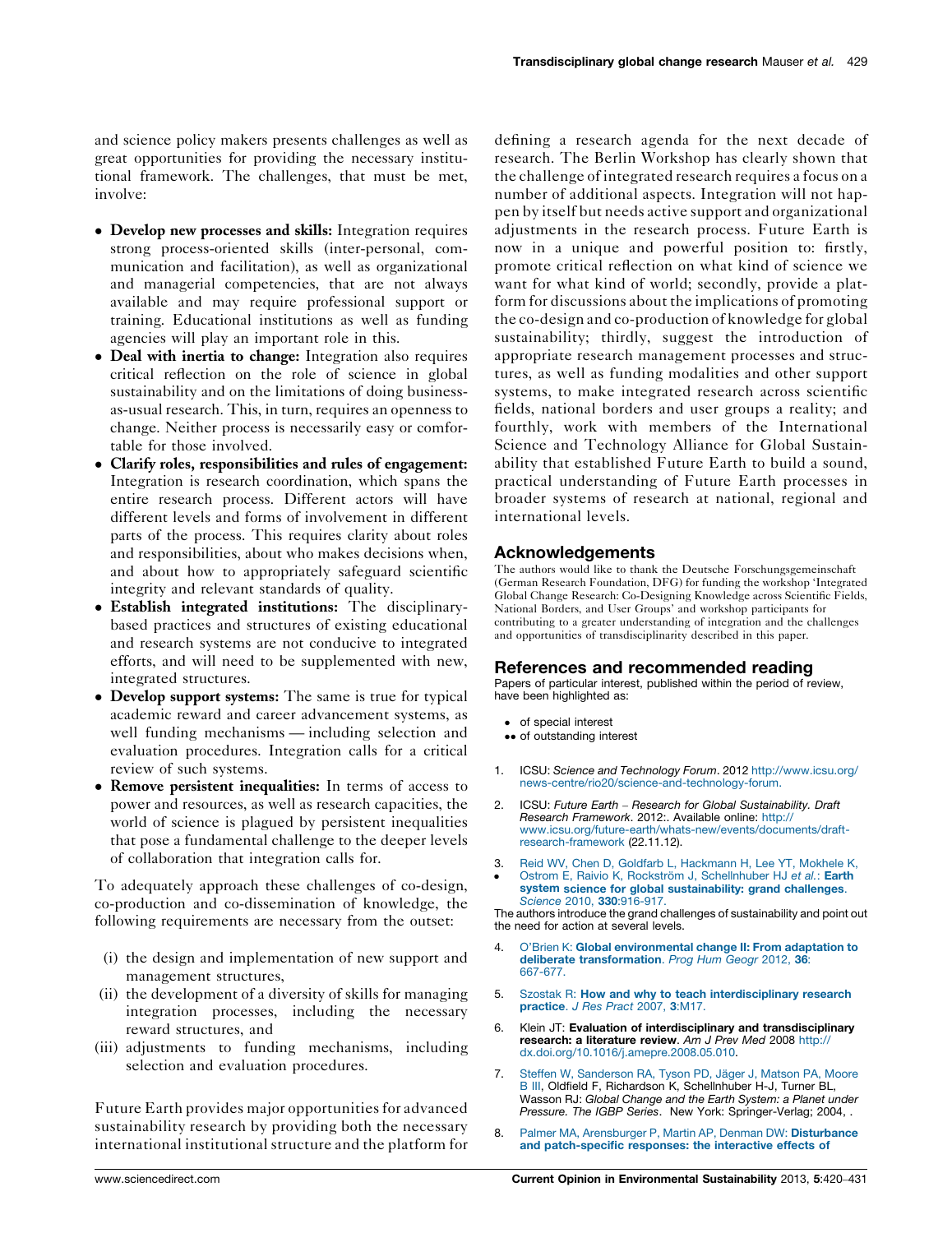<span id="page-10-0"></span>woody debris and floods on lotic [invertebrates](http://refhub.elsevier.com/S1877-3435(13)00080-8/sbref0040). Oecologia 1996, 105[:247-257.](http://refhub.elsevier.com/S1877-3435(13)00080-8/sbref0040)

- 9. Klein Thompson J: A conceptual vocabulary of [interdisciplinary](http://refhub.elsevier.com/S1877-3435(13)00080-8/sbref0045) **science**. In *Practising [Interdisciplinarity,](http://refhub.elsevier.com/S1877-3435(13)00080-8/sbref0045)* edn 1. Edited by<br>Weingart NS, Stehr [N.Toronto,](http://refhub.elsevier.com/S1877-3435(13)00080-8/sbref0045) Buffalo, London: University of [Toronto](http://refhub.elsevier.com/S1877-3435(13)00080-8/sbref0045) Press Inc; 2000:[3-24.](http://refhub.elsevier.com/S1877-3435(13)00080-8/sbref0045)
- 10. Hirsch Hadorn G, Bradley D, Pohl C, Rist S, Wiesmann U: Implications of transdisciplinarity for sustainability research. Ecol Econ 2006 [http://dx.doi.org/10.1016/](http://dx.doi.org/10.1016/j.ecolecon.2005.12.002) [j.ecolecon.2005.12.002](http://dx.doi.org/10.1016/j.ecolecon.2005.12.002).
- 11. Defries R, Ellis E, Chapin FS III, Matson P II, Turner BL, Agrawal A, Crutzen P, Field C, Gleick P, Kareiva P: Planetary opportunities: a social contract for global change science to contribute to a sustainable future. BioScience 2012 [http://dx.doi.org/10.1525/](http://dx.doi.org/10.1525/bio.2012.62.6.11) [bio.2012.62.6.11](http://dx.doi.org/10.1525/bio.2012.62.6.11).
- 12. [Antonacopoulou](http://refhub.elsevier.com/S1877-3435(13)00080-8/sbref0060) EP: Impact and scholarship: unlearning and practicing to co-create actionable [knowledge](http://refhub.elsevier.com/S1877-3435(13)00080-8/sbref0060). Manage Learn 2009, 40[:421-430.](http://refhub.elsevier.com/S1877-3435(13)00080-8/sbref0060)
- 13. Lattuca LR: Creating [Interdisciplinarity:](http://refhub.elsevier.com/S1877-3435(13)00080-8/sbref0065) Interdisciplinary Research and Teaching Among College and University Faculty. [Vanderbilt](http://refhub.elsevier.com/S1877-3435(13)00080-8/sbref0065) [University](http://refhub.elsevier.com/S1877-3435(13)00080-8/sbref0065) Press; 2001[.](http://refhub.elsevier.com/S1877-3435(13)00080-8/sbref0065)
- 14. Weingart P, Stehr N: Practising [Interdisciplinarity](http://refhub.elsevier.com/S1877-3435(13)00080-8/sbref0070). University of [Toronto](http://refhub.elsevier.com/S1877-3435(13)00080-8/sbref0070) Press; 2000[.](http://refhub.elsevier.com/S1877-3435(13)00080-8/sbref0070)
- 15. Balsiger J, Bernard D (Eds): Regional [Environmental](http://refhub.elsevier.com/S1877-3435(13)00080-8/sbref0075) Governance: [Interdisciplinary](http://refhub.elsevier.com/S1877-3435(13)00080-8/sbref0075) Perspectives, Theoretical Issues, Comparative Designs. Procedia – Social and [Behavioral](http://refhub.elsevier.com/S1877-3435(13)00080-8/sbref0075) Sciences, vol 14. Amsterdam: Elsevier; 2011.
- 16. Etzkowitz H: [Entrepreneurial](http://refhub.elsevier.com/S1877-3435(13)00080-8/sbref0080) scientists and entrepreneurial [universities](http://refhub.elsevier.com/S1877-3435(13)00080-8/sbref0080) in American Academic Science. Minerva 1983, 21[:198-233.](http://refhub.elsevier.com/S1877-3435(13)00080-8/sbref0080)
- 17. Lovelock JE, Margulis L: [Atmospheric](http://refhub.elsevier.com/S1877-3435(13)00080-8/sbref0085) homeostasis by and for the biosphere: the Gaia [Hypothesis](http://refhub.elsevier.com/S1877-3435(13)00080-8/sbref0085). Tellus XXVI 1974: [1-110.](http://refhub.elsevier.com/S1877-3435(13)00080-8/sbref0085)
- 18. [Schellnhuber](http://refhub.elsevier.com/S1877-3435(13)00080-8/sbref0090) HJ: Earth system analysis and the second [Copernican](http://refhub.elsevier.com/S1877-3435(13)00080-8/sbref0090) revolution. Nature 1999, 402:C19-C23.
- 19. Noone KJ: Earth system science: putting [together](http://refhub.elsevier.com/S1877-3435(13)00080-8/sbref0095) the 'big [picture'](http://refhub.elsevier.com/S1877-3435(13)00080-8/sbref0095) puzzle. J Phys IV 2006, 139:1-8.
- 20. Leemans R, Asrar G, Canadell JG, Ingram J, [Larigauderie](http://refhub.elsevier.com/S1877-3435(13)00080-8/sbref0100) A, Mooney H, Nobre C, [Patwardhan](http://refhub.elsevier.com/S1877-3435(13)00080-8/sbref0100) A, Rice M, Schmidt F et al.: [Developing](http://refhub.elsevier.com/S1877-3435(13)00080-8/sbref0100) a common strategy for integrated global change research and outreach: the Earth System Science [Partnership](http://refhub.elsevier.com/S1877-3435(13)00080-8/sbref0100)<br>**(ESSP)**. *Curr Opin [Environ](http://refhub.elsevier.com/S1877-3435(13)00080-8/sbref0100) Sustain 2009, 1:4-13*.
- 21. Tabara JD, Chabay I: Coupling human information and
- $\bullet$ knowledge systems with social–ecological systems change: reframing research, education, and policy for sustainability. Environ Sci Policy 2012 [http://dx.doi.org/10.1016/](http://dx.doi.org/10.1016/j.envsci.2012.11.005) [j.envsci.2012.11.005.](http://dx.doi.org/10.1016/j.envsci.2012.11.005)

The authors discuss two worldviews of knowledge creation and suggest a reflexive learning process.

- 22. Midgley M: Science and Poetry. [London/New](http://refhub.elsevier.com/S1877-3435(13)00080-8/sbref0110) York: Routledge; [2006,](http://refhub.elsevier.com/S1877-3435(13)00080-8/sbref0110) .
- 23. Gibbons M, Limoges C, Nowotny H, [Schwartzman](http://refhub.elsevier.com/S1877-3435(13)00080-8/sbref0115) S, Scott P, Trow M: The New Production of [Knowledge](http://refhub.elsevier.com/S1877-3435(13)00080-8/sbref0115) The Dynamics of Science and Research in [Contemporary](http://refhub.elsevier.com/S1877-3435(13)00080-8/sbref0115) Societies. London/ Thousand [Oaks/New](http://refhub.elsevier.com/S1877-3435(13)00080-8/sbref0115) Delhi: Sage; 1994, .
- 24. Jantsch E: Towards interdisciplinarity and [transdisciplinarity](http://refhub.elsevier.com/S1877-3435(13)00080-8/sbref0120) in **education and innovation**. [Interdisciplinarity](http://refhub.elsevier.com/S1877-3435(13)00080-8/sbref0120) — Problems of<br>Teaching and Research in [Universities](http://refhub.elsevier.com/S1877-3435(13)00080-8/sbref0120). Paris: CERI OECD; 1972, [97-121.](http://refhub.elsevier.com/S1877-3435(13)00080-8/sbref0120)
- 25. Tress B, Tress G, Fry G: Clarifying integrative research concepts in landscape ecology. Landsc Ecol 2004 [http://](http://dx.doi.org/10.1007/s10980-004-3290-4) [dx.doi.org/10.1007/s10980-004-3290-4](http://dx.doi.org/10.1007/s10980-004-3290-4).
- 26. Hadorn GH, Hoffman-Riem H, Biber-Klemm S, [Grossenbacher-](http://refhub.elsevier.com/S1877-3435(13)00080-8/sbref0130) $\bullet$ Mansuy W, Joye D, Pohl C, [Wiesmann](http://refhub.elsevier.com/S1877-3435(13)00080-8/sbref0130) U, Zemp E (Eds): Handbook of [Transdisciplinary](http://refhub.elsevier.com/S1877-3435(13)00080-8/sbref0130) Research. Springer; 2008.

On the basis of the experiences of several research projects core terms, processes and structuring of transdisciplinary research are introduced, discussed and defined.

- 27. Stokols D, Misra S, Moser RP, Hall KL, Taylor BK: The ecology of team science — understanding contextual influences on transdisciplinary collaboration. Am J Prev Med 2008 [http://](http://dx.doi.org/10.1016/j.amepre.2008.05.003) [dx.doi.org/10.1016/j.amepre.2008.05.003](http://dx.doi.org/10.1016/j.amepre.2008.05.003).
- 28. Wagner CS, Roessner JD, Bobb K, Thompson Klein J, Boyack KW, Keyton J, Rafols I, Börner K: Approaches to understanding and measuring interdisciplinary scientific research (IDR): a review<br>of the literature. J Inform 2011 [http://dx.doi.org/10.1016/](http://dx.doi.org/10.1016/j.joi.2010.06.004) [j.joi.2010.06.004](http://dx.doi.org/10.1016/j.joi.2010.06.004).
- 29. Mittelstrass J: On transdisciplinarity. TRAMES 2011 [http://](http://dx.doi.org/10.3176/tr.2011.4.01)
- -[dx.doi.org/10.3176/tr.2011.4.01](http://dx.doi.org/10.3176/tr.2011.4.01).

A paper about theory, methods and perspectives of transdisciplinary research

- 30. Pahl-Wostl C et al.: Transition towards a new global change science: requirements for methodologies, methods, data and knowledge. Environ Sci Policy 2012 [http://dx.doi.org/10.1016/](http://dx.doi.org/10.1016/j.envsci.2012.11.009) [j.envsci.2012.11.009](http://dx.doi.org/10.1016/j.envsci.2012.11.009).
- 31. Redclift M: Dances with wolves? [Interdisciplinary](http://refhub.elsevier.com/S1877-3435(13)00080-8/sbref0155) research on the global [environment](http://refhub.elsevier.com/S1877-3435(13)00080-8/sbref0155). Global Environ Change 1998, 8:177-182.
- 32. Kinzig A: Bridging disciplinary divides to address environmental and intellectual challenges. Ecosystems 2001 [http://dx.doi.org/10.1007/s10021-001-0039-7.](http://dx.doi.org/10.1007/s10021-001-0039-7)
- 33. Sherren K, Klovdahl A, Robin L, Butler L, Dovers S: [Collaborative](http://refhub.elsevier.com/S1877-3435(13)00080-8/sbref0165) research on [sustainability:](http://refhub.elsevier.com/S1877-3435(13)00080-8/sbref0165) myths and conundrums of interdisciplinary [departments](http://refhub.elsevier.com/S1877-3435(13)00080-8/sbref0165). J Res Pract Inform Technol 2009, 5:1-29.
- 34. Scholz RW: [Environmental](http://refhub.elsevier.com/S1877-3435(13)00080-8/sbref0170) Literacy in Science and Society: From  $\bullet \bullet$ Knowledge to Decisions. [Cambridge,](http://refhub.elsevier.com/S1877-3435(13)00080-8/sbref0170) UK: Cambridge University Press: 2011.

The author gives a comprehensive overview about theory of science, processes, the contribution of sciences and stakeholders, and sustainability challenges.

- 35. Haapasaari P, Kulmala S, Kuikka S: Growing into interdisciplinarity: how to converge biology, economics, and social science in fisheries research? Ecol Soc 2012 [http://](http://dx.doi.org/10.5751/ES-04503-170106) [dx.doi.org/10.5751/ES-04503-170106.](http://dx.doi.org/10.5751/ES-04503-170106)
- 36. Lang DJ, Wiek A, Bergmann M, Stauffacher M, Martens P, Moll P, -Swilling M, Thomas CJ: Transdisciplinary research in
- sustainability science practice, principles, and challenges. Sustain Sci 2012 <http://dx.doi.org/10.1007/s11625-011-149-x>. The authors point out the need for transdisciplinary research to tackle

societal challenges especially in the frame of sustainability.

- 37. Nicolescu B: Manifesto of [Transdisciplinarity](http://refhub.elsevier.com/S1877-3435(13)00080-8/sbref0185). New York: State [University](http://refhub.elsevier.com/S1877-3435(13)00080-8/sbref0185) of New York Press; 2002, .
- 38. Mittelstrass J: [Transdisciplinarity](http://refhub.elsevier.com/S1877-3435(13)00080-8/sbref0190) new structures in science.<br>Innovative Structures in Basic Research. [Ringberg-Symposium](http://refhub.elsevier.com/S1877-3435(13)00080-8/sbref0190); [Max-Planck-Gesellschaft,](http://refhub.elsevier.com/S1877-3435(13)00080-8/sbref0190) Munich, October 4–7, 2000: 2002:43-54.
- 39. Costanza R: A vision of the future of science: [reintegrating](http://refhub.elsevier.com/S1877-3435(13)00080-8/sbref0195) the study of [humans](http://refhub.elsevier.com/S1877-3435(13)00080-8/sbref0195) and the rest of nature. Futures 2003, 35[:651-671.](http://refhub.elsevier.com/S1877-3435(13)00080-8/sbref0195)
- 40. Max-Neef MA: Foundations of [transdisciplinarity](http://refhub.elsevier.com/S1877-3435(13)00080-8/sbref0200). Ecol Econ 2005, 53[:5-16.](http://refhub.elsevier.com/S1877-3435(13)00080-8/sbref0200)
- 41. Wickson F, Carew A, Russell AW: [Transdisciplinary](http://refhub.elsevier.com/S1877-3435(13)00080-8/sbref0205) research:<br>[characteristics,](http://refhub.elsevier.com/S1877-3435(13)00080-8/sbref0205) quandaries and quality. Futures 2006, 38[:1046-1059.](http://refhub.elsevier.com/S1877-3435(13)00080-8/sbref0205)
- 42. Fortuin KPJ, Van Koppen CSA, Leemans R: The value of conceptual models in coping with complexity and [interdisciplinarity](http://refhub.elsevier.com/S1877-3435(13)00080-8/sbref0210) in [environmental](http://refhub.elsevier.com/S1877-3435(13)00080-8/sbref0210) sciences education. BioScience 2011, 61:802-814.
- 43. Schlosser P, Pfirman S: Earth science for [sustainability](http://refhub.elsevier.com/S1877-3435(13)00080-8/sbref0215). Nat Geosci 2012, 5[:587-588.](http://refhub.elsevier.com/S1877-3435(13)00080-8/sbref0215)
- 44. Reeger, Bunders: Knowledge [co-creation:](http://refhub.elsevier.com/S1877-3435(13)00080-8/sbref0220) Interaction between science and society. A [transdisciplinary](http://refhub.elsevier.com/S1877-3435(13)00080-8/sbref0220) approach to complex societal issues.[RMNO-series](http://refhub.elsevier.com/S1877-3435(13)00080-8/sbref0220). Den Haag: RMNO; 2009, .
- 45. Barthel R, Janisch S, [Schwarz](http://refhub.elsevier.com/S1877-3435(13)00080-8/sbref0225) N, Trifcovic A, Nickel D, Schulz C, Mauser W: An integrated modelling [framework](http://refhub.elsevier.com/S1877-3435(13)00080-8/sbref0225) for simulating [regional-scale](http://refhub.elsevier.com/S1877-3435(13)00080-8/sbref0225) actor responses to global change in the water domain. Environ Model Softw 2008, 23[:1095-1121.](http://refhub.elsevier.com/S1877-3435(13)00080-8/sbref0225)
- 46. Ernst A: Social [simulation:](http://refhub.elsevier.com/S1877-3435(13)00080-8/sbref0230) a method to investigate [environmental](http://refhub.elsevier.com/S1877-3435(13)00080-8/sbref0230) change from a social science perspective. In